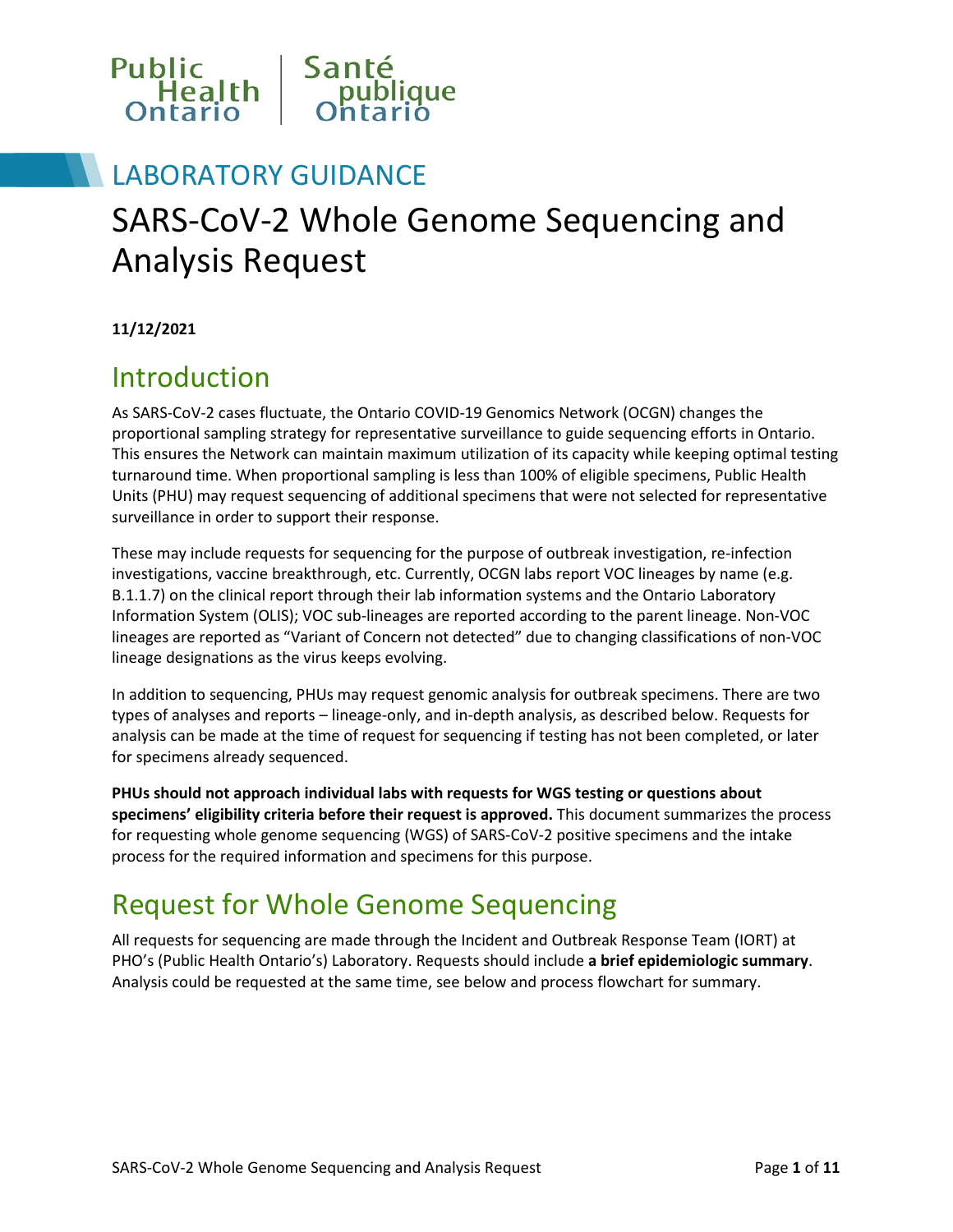## Request for Analysis - Overview

There are two main types of Outbreak-related WGS analysis requests:

- 1. **Requests for a lineage-only report (Simple COVID-19 Outbreak WGS Report)**  This report is useful if multiple introductions are suspected and different lineages/sub-lineages are circulating in the community. Sequencing additional specimens from an outbreak may reveal multiple lineages that would indicate multiple introductions. The simple outbreak report will include the named lineages/sub-lineages for all specimens listed regardless of VOC status to help identify potential multiple introductions. A sample Simple Outbreak Report is shown in Appendix A.
- 2. **Requests for in-depth genomic analysis (In-depth COVID-19 Outbreak WGS Report)** these are requested in cases where the PHU is investigating the outbreak for specimen relatedness to assess the possibility of multiple introductions. Note that in-depth analysis for individual outbreaks cannot conclusively determine if involved lineages are associated with vaccine breakthrough or increased severity. A sample In-depth Outbreak Report is shown in Appendix B.

For each of these requests, the specimens can either be at PHO's laboratory due to being tested by PHO for COVID-19 PCR or WGS, or the specimens could be with another COVID-19 testing lab.

Requests for simple and in-depth outbreak reports should be emailed to the Incident and Outbreak Response Team's (IORT) intake email address jort@oahpp.ca for approval by the Outbreak Adjudication Group. The Outbreak Adjudication Group consists of OCGN members who will review the appropriateness of the request. Please do not coordinate transfer of samples or contact testing laboratories prior to approval by the Outbreak Adjudication Group.

The questions below should be addressed in the email for every request for analysis, whether the PHU is requesting lineage-only report or in-depth genomic analysis:

- What is the rationale for the request; what scientific question/hypothesis does the PHU wish to answer?
- Provide a detailed epidemiologic summary
- How will the genomic analysis support the PHU (e.g. how will this impact outbreak management, will this be shared with external stakeholders, is it expected to garner media attention)
- Is this a time sensitive request?

Upon approval, IORT will assign a WGS-request ID to each request for tracking purposes and provide the requestor with the COVID-19 WGS Request Form (Appendix C). Requestors will then be asked to complete the form and confirm specimens' eligibility and availability.

Completed request forms will be uploaded to IORT's secure SharePoint collaboration site. IORT will review the completed form and assign a testing laboratory in consultation with the OCGN. The requestor will be asked to arrange for specimens to be transferred to the sequencing laboratory.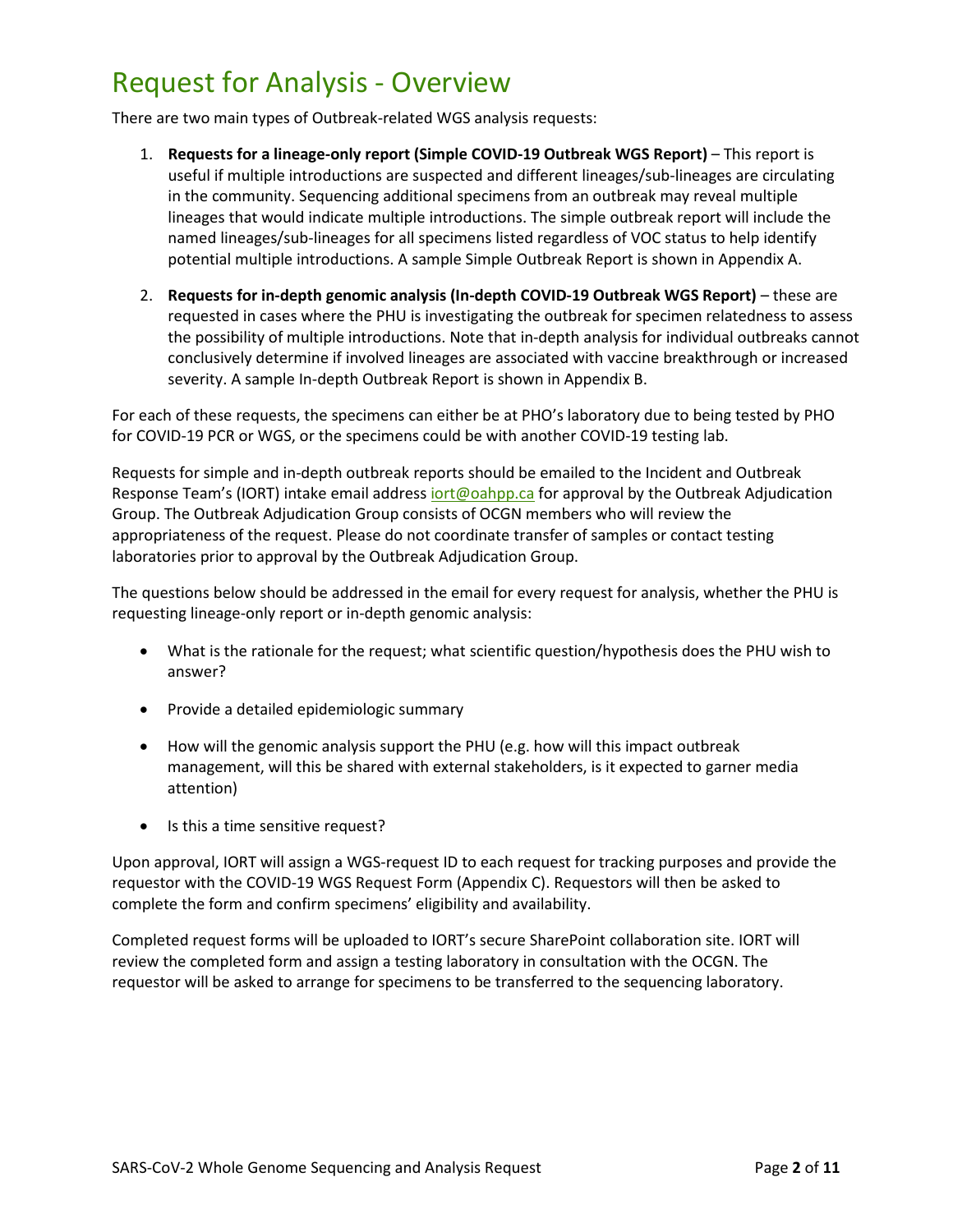## Testing Prerequisites

#### **Specimen Eligibility**

- 1. Specimen Volume: 1ml (0.5 ml as absolute minimum)
- 2. Ct ≤ 30 from the SARS-CoV-2 (COVID-19) -PCR test

#### **Data Transfer**

To be able to collect the required information to execute WGS requests for outbreak specimens, it is strongly advised that PHUs use the Incident and Outbreak Response Collaboration SharePoint Site (IOR Site). This secure method facilitates the transfer of Personal Health Information (PHI) between the PHU and Public Health Ontario's laboratory as well as between the laboratory and other testing labs.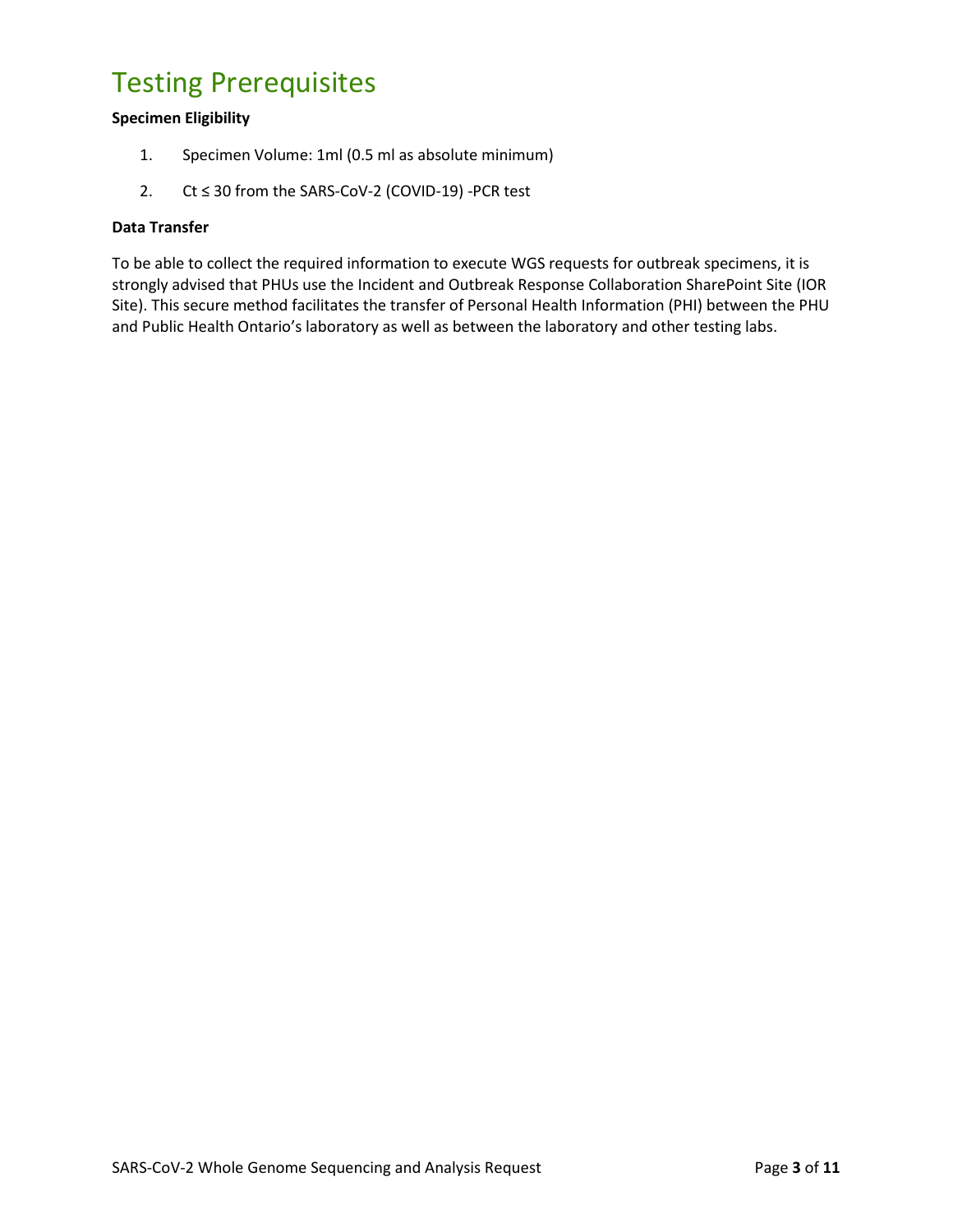### Request Process

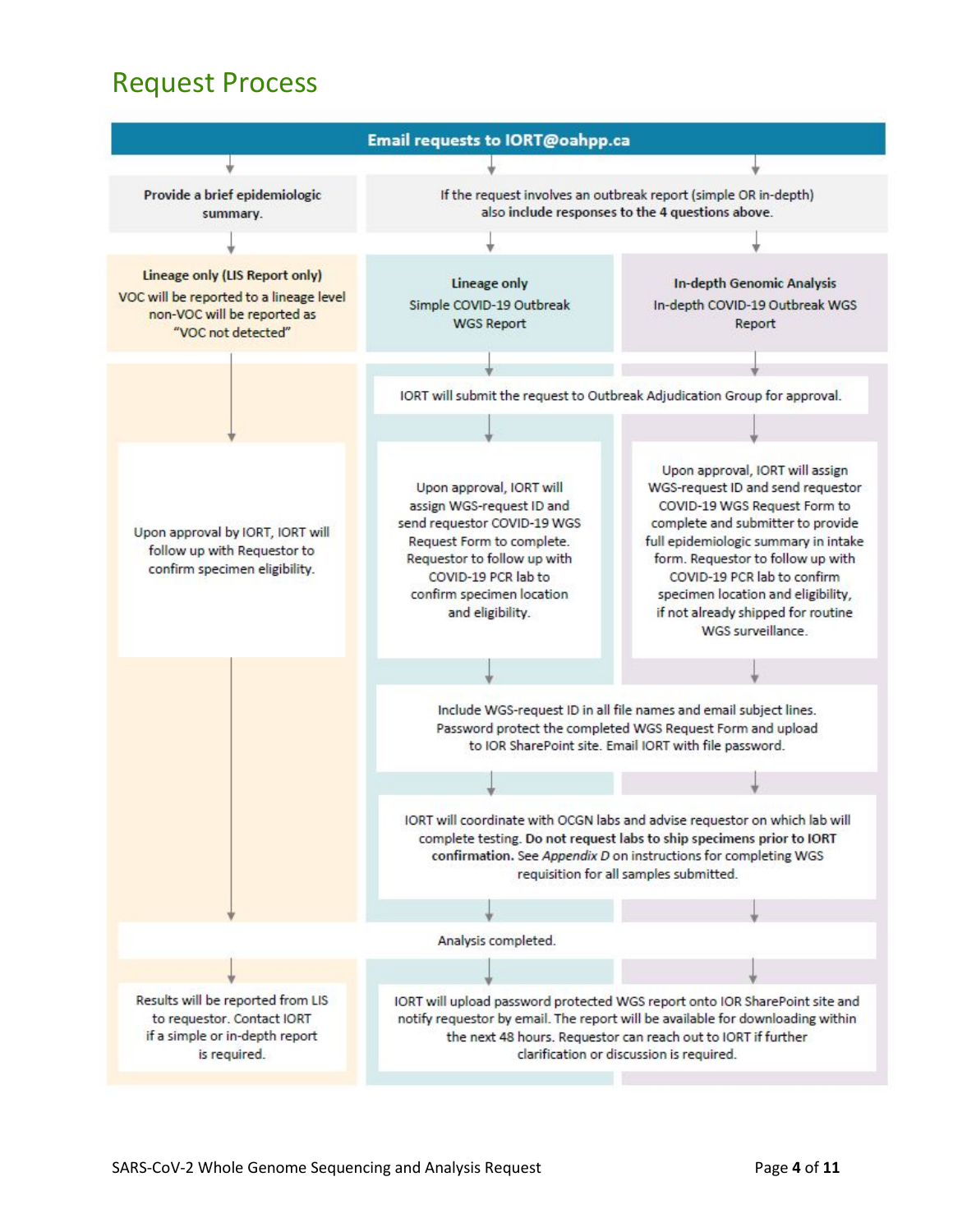### SARS-CoV-2 WGS Lineage Report

[Date]

**Requestor: WGS Request ID: Outbreak Number(s): Request Description:**

#### Summary**:**

- X of X SARS-CoV-2 specimens requested for whole genome sequencing and bioinformatics analysis were successfully sequenced.
- X lineages were associated with the outbreak(s). Of the X cases, X were [lineage (WHO label)] and X were [lineage (WHO label)].

#### **Table 1. Example: Lineage results for cases associated with Outbreak 0000-2021-0000**

| Case           | <b>CCM ID</b> | <b>Sample ID</b> | <b>Collection Date</b><br>(YYYY-MM-DD) | <b>Pango Lineage</b><br>(WHO Label) |
|----------------|---------------|------------------|----------------------------------------|-------------------------------------|
| 1              | 123456789     | 21CXXXXXXX       | 2021-08-27                             | AY.4 (Delta)                        |
| $\mathfrak{p}$ | 123456789     | 21CXXXXXXX       | 2021-08-29                             | AY.12 (Delta)                       |
| 3              | 123456789     | 21CXXXXXXX       | 2021-08-31                             | B.1.621 (Mu)                        |
| 4              | 123456789     | 21CXXXXXXX       | 2021-08-31                             | B.1.617.2 (Delta)                   |
| 5              | 123456789     | 21CXXXXXXX       | 2021-09-01                             | Not determined                      |

**Notes:** 'Not determined' includes samples with a Ct>30, genome coverage of <90% or an excess variants flag. Cases with identical lineages do not imply transmission and should be interpreted in the context of epidemiological information.

**Data source:** PHO Laboratory Information Management System [extracted: YYYY-MM-DD], PHO Laboratory SARS-CoV-2 Whole Genome Sequencing Database [extracted: YYYY-MM-DD], [OCGN Lab] [extracted: YYYY-MM-DD]

# Technical notes, Appendix A

- The Ontario COVID-19 Genomics Network is a network of laboratories in Ontario that perform SARS-COV-2 whole genome sequencing.
- Lineage is assigned using the Phylogenetic Assignment of Named Global Outbreak Lineages (pangolin) tool, a software for predicting SARS-CoV-2 genome sequences to global lineages. Lineages reported using pangolin X, pangoLEARN X, pango designations X.
- Lineage nomenclature is dynamic. Pango lineage naming and assignment may change as more samples are sequenced and analyzed globally.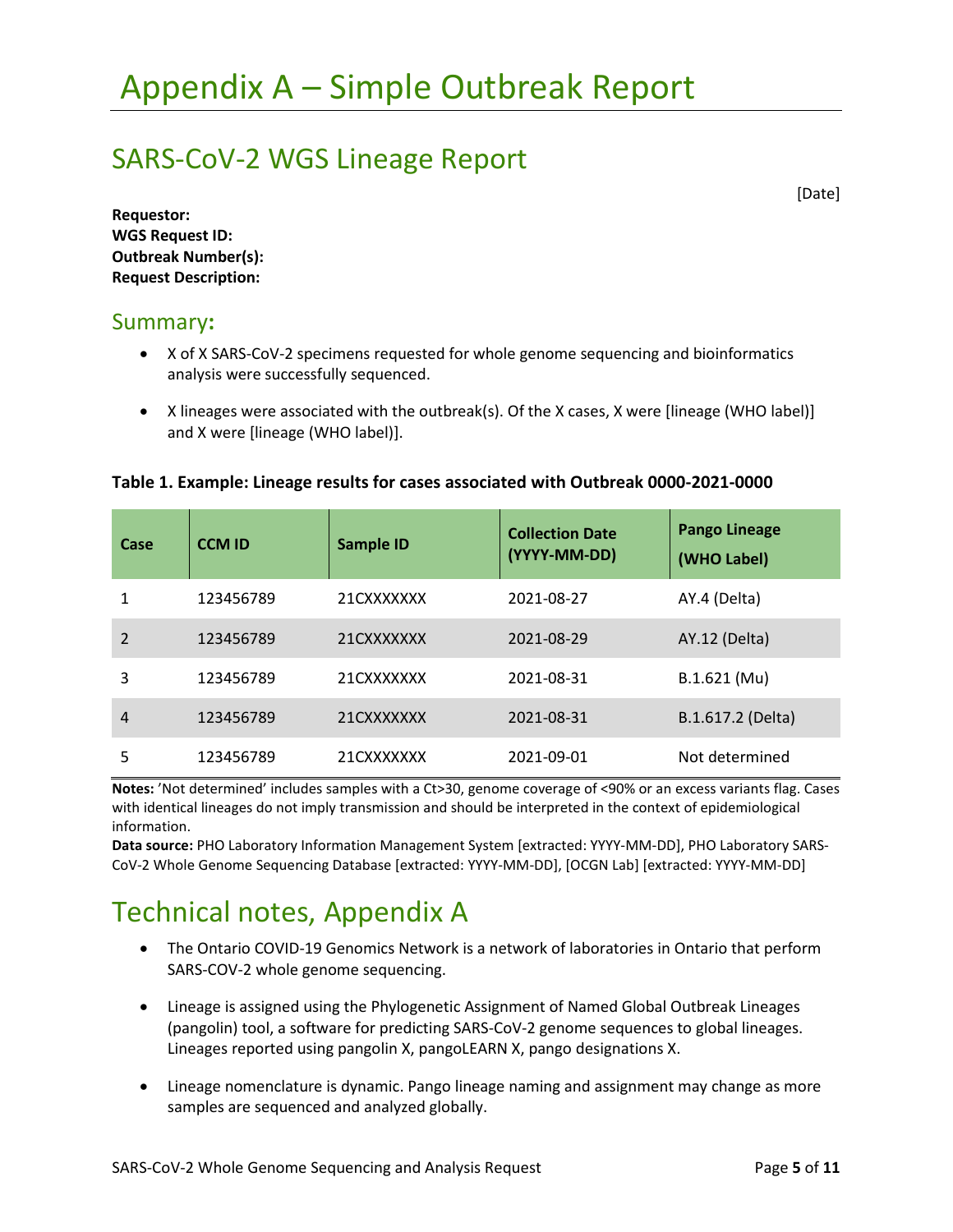- Samples that generated high quality data are those with a genome completeness of ≥90%, partial data are those with a genome completeness of 50%-89%, and samples not successfully sequenced are those with a genome completeness of <50%.
- Transmission cannot be ruled in or out based on the lineage designation as lineages are predicted and can be influenced by the quality and genome completeness of the sequenced sample, and therefore should be interpreted in the context of epidemiological information.

For further questions, please contact the Incident and Outbreak Response team at [IORT@oahpp.ca.](mailto:IORT@oahpp.ca)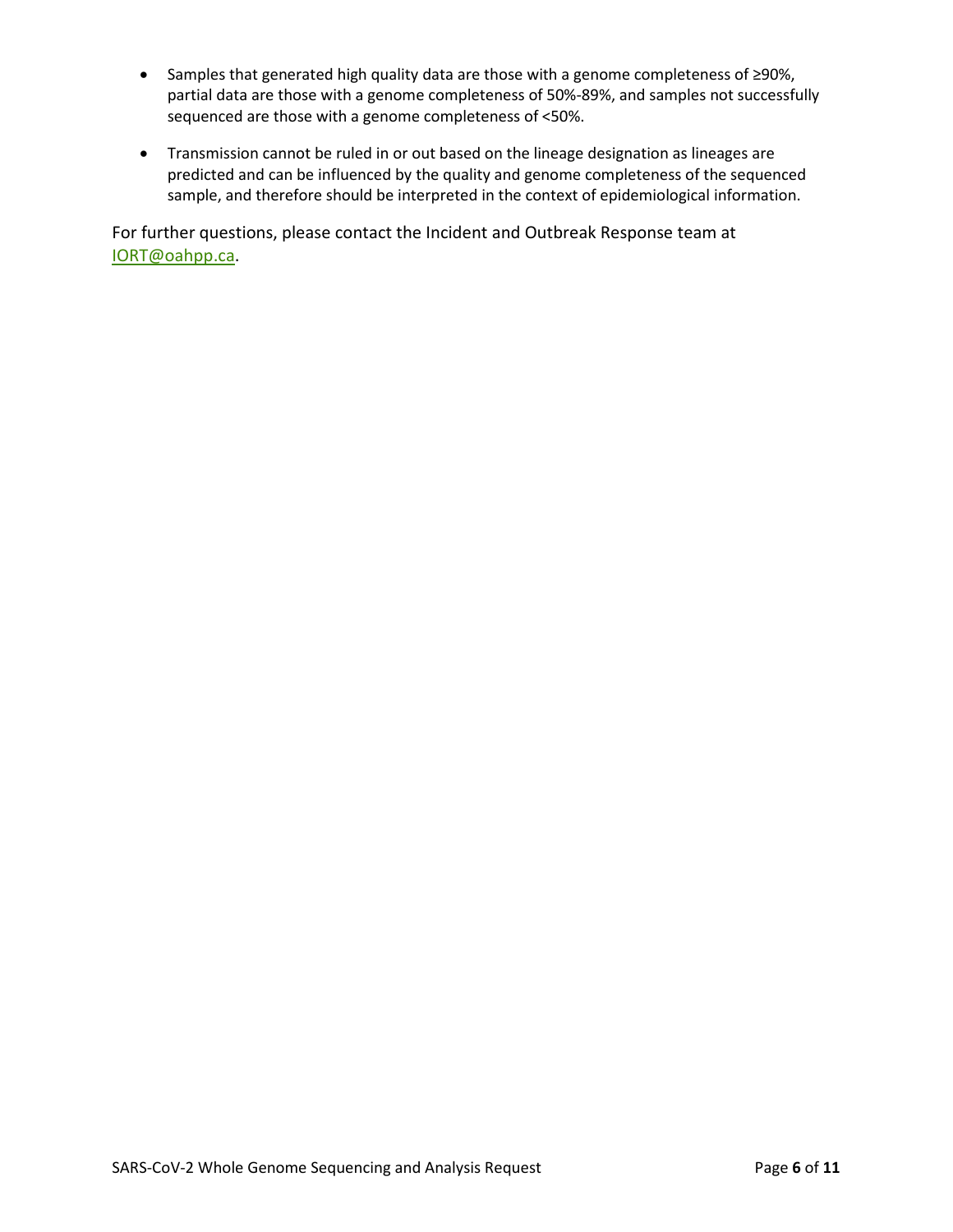# Appendix B – In-depth Outbreak Report

## SARS-CoV-2 WGS In-depth Genomic Analysis Report

[Date]

**Requestor: WGS Request ID: Outbreak Number(s): Request Description:**

#### Summary:

- Of the X SARS-CoV-2 specimens requested for whole genome sequencing and bioinformatics analysis, X samples generated high-quality data, X samples generated partial data and X samples were not successfully sequenced. X samples were unavailable for sequencing.
- There were X SARS-CoV-2 lineages associated with the outbreak(s). Of the X cases, X were [lineage (WHO label)] and X were [lineage (WHO label)].
- Within X lineage, there were X distinct genomic clusters and within Y lineage, there were X distinct genomic clusters.
- [Other summary statements depending on the request details.]
- Results should be interpreted in the context of epidemiological information. Related or identical genetic sequences do not imply transmission

|  | Table 2. Example: Lineage and genomic cluster for cases associated with outbreak 0000-2021-0000 |  |
|--|-------------------------------------------------------------------------------------------------|--|
|--|-------------------------------------------------------------------------------------------------|--|

| Case           | Sample ID  | <b>Collection</b><br>Date<br>(YYYY-MM-<br>DD) | <b>Name</b>                | <b>DOB</b><br>(YYYY-MM-<br>DD) | Genome<br><b>Completeness</b> | Pango<br>Lineage<br>(WHO<br>Label) | <b>Genomic</b><br><b>Cluster</b> | <b>Other</b><br>Epidemiological<br><b>Information</b> |
|----------------|------------|-----------------------------------------------|----------------------------|--------------------------------|-------------------------------|------------------------------------|----------------------------------|-------------------------------------------------------|
|                | 21CXXXXXXX | 2021-01-01                                    | <b>Bob</b><br><b>Black</b> | 2020-01-01                     | 0.96                          | B.617.2<br>(Delta)                 | A                                | Apt#101                                               |
| $\overline{2}$ | 21CXXXXXXX | 2021-01-03                                    | Wendy<br><b>Black</b>      | 2020-01-01                     | 0.85                          | AY.3<br>(Delta)                    | A                                | Apt#101                                               |
| 3              | 21CXXXXXXX | 2021-01-16                                    | John<br><b>Black</b>       | 2020-01-01                     | 0.96                          | B.617.2<br>(Delta)                 | A.1                              | Apt#101                                               |
| 4              | 21CXXXXXXX | 2021-01-08                                    | Jane Red                   | 2020-01-01                     | 0.91                          | B.617.2<br>(Delta)                 | B                                | Apt#504                                               |
| 5.             | 21CXXXXXXX | 2021-01-12                                    | Susan<br>Green             | 2020-01-01                     | Failed QC                     | Failed QC                          |                                  | Apt#615                                               |

**Notes**: 'Failed QC' includes samples that were not successfully sequenced (genome completeness<50%). A genomic cluster refers to a group of SARS-CoV-2 sequences that are genetically related by 2 mutations or less. Sequences that belong to a sub-cluster (e.g. A.1) are considered genetically related (1-2 mutations) to the parent cluster (e.g. A). Cluster designations, are arbitrary letters assigned to delineate genetic clusters containing related sequences and are specific to this WGS request.

**Data source:** Laboratory Information Management System [extracted: YYYY-MM-DD], PHO Laboratory SARS-CoV-2 Whole Genome Sequencing Database [extracted: YYYY-MM-DD], [OCGN Lab] [extracted: YYYY-MM-DD] **Phylogenetic analysis and/or mutation profile and notes:** [include where appropriate]

SARS-CoV-2 Whole Genome Sequencing and Analysis Request Page **7** of **11**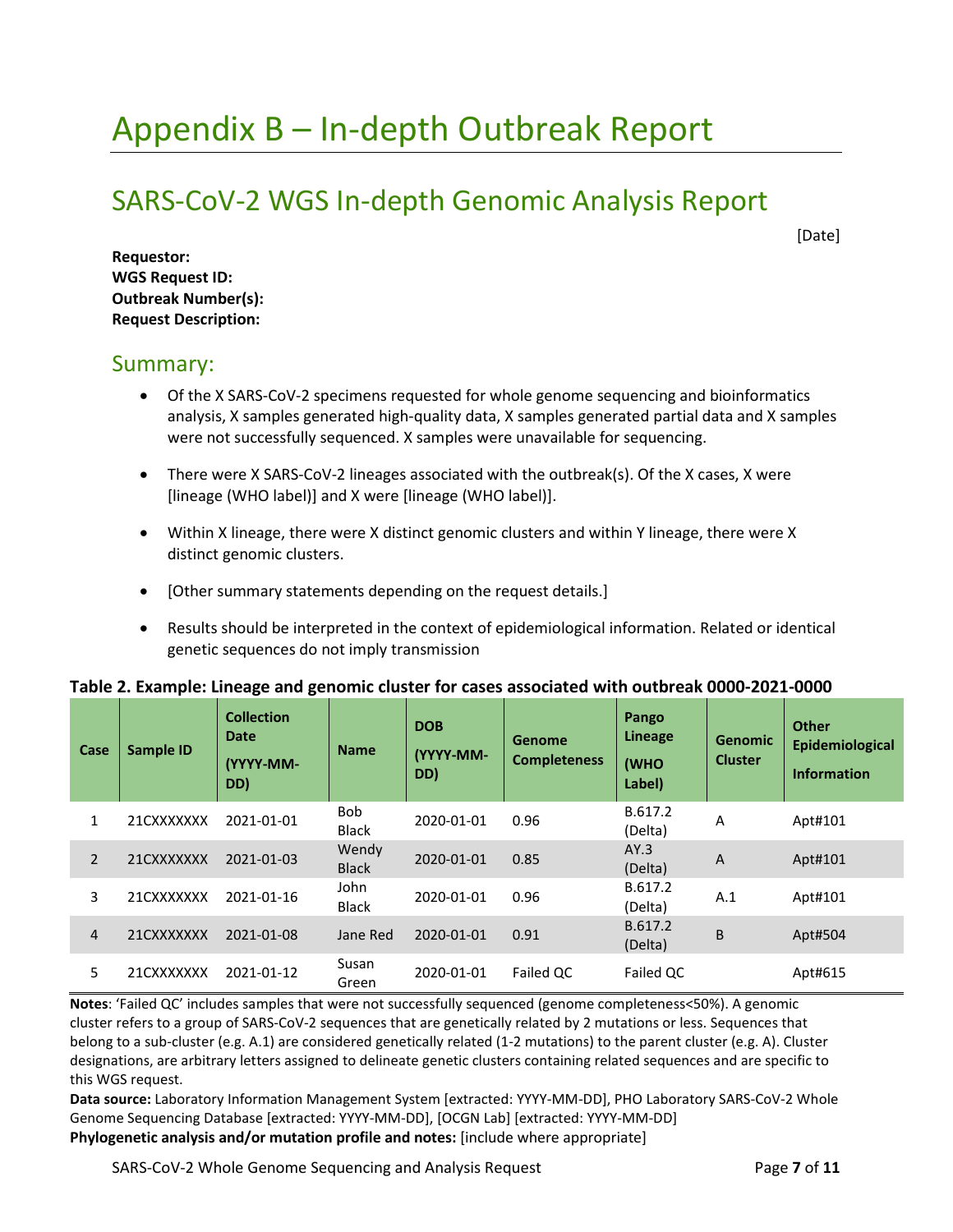## Technical notes

- The Ontario COVID-19 Genomics Network is a network of laboratories in Ontario that perform SARS-COV-2 whole genome sequencing.
- Lineage is assigned using the Phylogenetic Assignment of Named Global Outbreak Lineages (pangolin) tool, a software for predicting SARS-CoV-2 genome sequences to global lineages. Lineages reported using pangolin X, pangoLEARN X, pango\_designations X.
- Lineage nomenclature is dynamic. Pango lineage naming and assignment may change as more samples are sequenced and analyzed globally.
- Samples that generated high quality data are those with a genome completeness of ≥90%, partial data are those with a genome completeness of 50%-89%, and samples not successfully sequenced are those with a genome completeness of <50%.
- Transmission cannot be ruled in or out based on the lineage designation as lineages are predicted and can be influenced by the quality and genome completeness of the sequenced sample, and therefore should be interpreted in the context of epidemiological information.

For further questions, please contact the Incident and Outbreak Response team at  $\frac{\text{iort}(\omega \text{o}alpp.ca)}{\text{colort}(\omega \text{o}alpp.ca)}$ .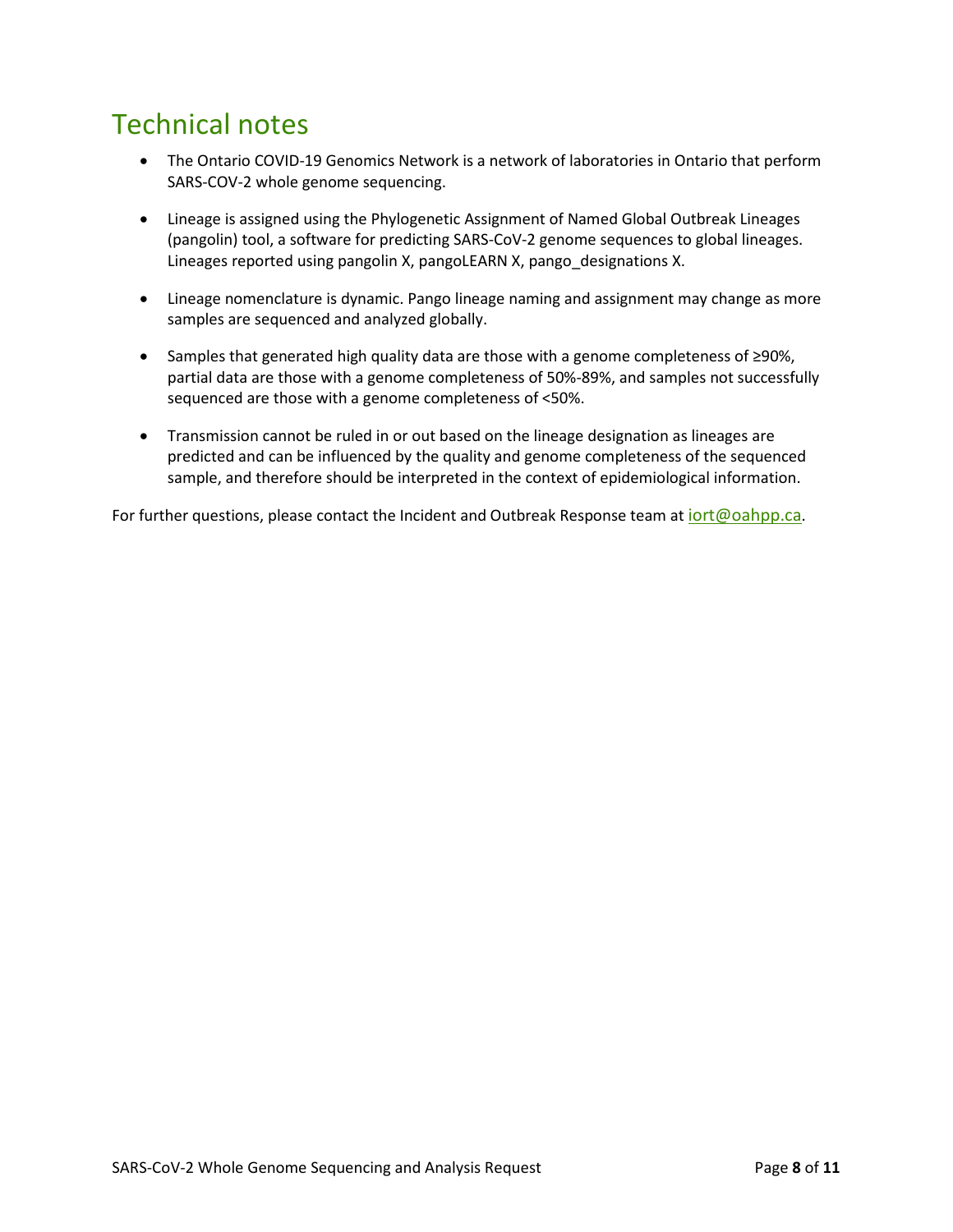# Appendix C – Outbreak Data Collection Form

| $\sim$                                                                                                                                                                          | and the contract of the contract of the contract of the contract of the contract of<br>WGS_Request_Id (Assigned by PHO*): | The Control of                               | <b>Section</b> | <b>STATE</b> |     | $\sim$                    | <b>COLLECTION</b>            | <b>Contract Contract</b>                                          | <b>SALE</b>                        | The Company of the Company | The Contract of      | THE R. P. LEWIS  | <b>COMPANY</b>      |                                                   |                               |
|---------------------------------------------------------------------------------------------------------------------------------------------------------------------------------|---------------------------------------------------------------------------------------------------------------------------|----------------------------------------------|----------------|--------------|-----|---------------------------|------------------------------|-------------------------------------------------------------------|------------------------------------|----------------------------|----------------------|------------------|---------------------|---------------------------------------------------|-------------------------------|
|                                                                                                                                                                                 | *If this is an addition to a previous request please provide the ld that was assigned by PHD                              |                                              |                |              |     | PRINT                     |                              |                                                                   |                                    |                            |                      |                  |                     |                                                   |                               |
| <b>Submitter Information</b><br><b>Health Unit/Insitution:</b><br>Address:<br>City:<br>Postal Code:<br><b>Contact Person:</b><br>Email:<br>Phone:<br>Fax:<br>Date (yyyy-mm-dd): | and the control of the control of<br>the contract of the contract of the                                                  |                                              |                |              |     |                           |                              |                                                                   |                                    |                            |                      |                  |                     |                                                   |                               |
|                                                                                                                                                                                 |                                                                                                                           |                                              |                |              |     |                           |                              |                                                                   |                                    |                            |                      |                  |                     |                                                   |                               |
|                                                                                                                                                                                 |                                                                                                                           |                                              |                |              |     |                           |                              |                                                                   |                                    |                            |                      |                  |                     |                                                   |                               |
| No.                                                                                                                                                                             | Name [Last name, first name]                                                                                              | <b>Patient Information</b><br>Healthcard No. | <b>DOB</b>     | Gender       | No. | <b>Testing Laboratory</b> | LabWare No./<br>Specimen No. | <b>Specimen Information</b><br><b>Collection Date Report Date</b> | (yyyy-mm-dd) (yyyy-mm-dd) Ct value |                            | <b>Specimen Type</b> | No. Outbreak No. | <b>Inquiry Type</b> | <b>Reason for Request</b><br><b>Facility Type</b> | <b>Additional Information</b> |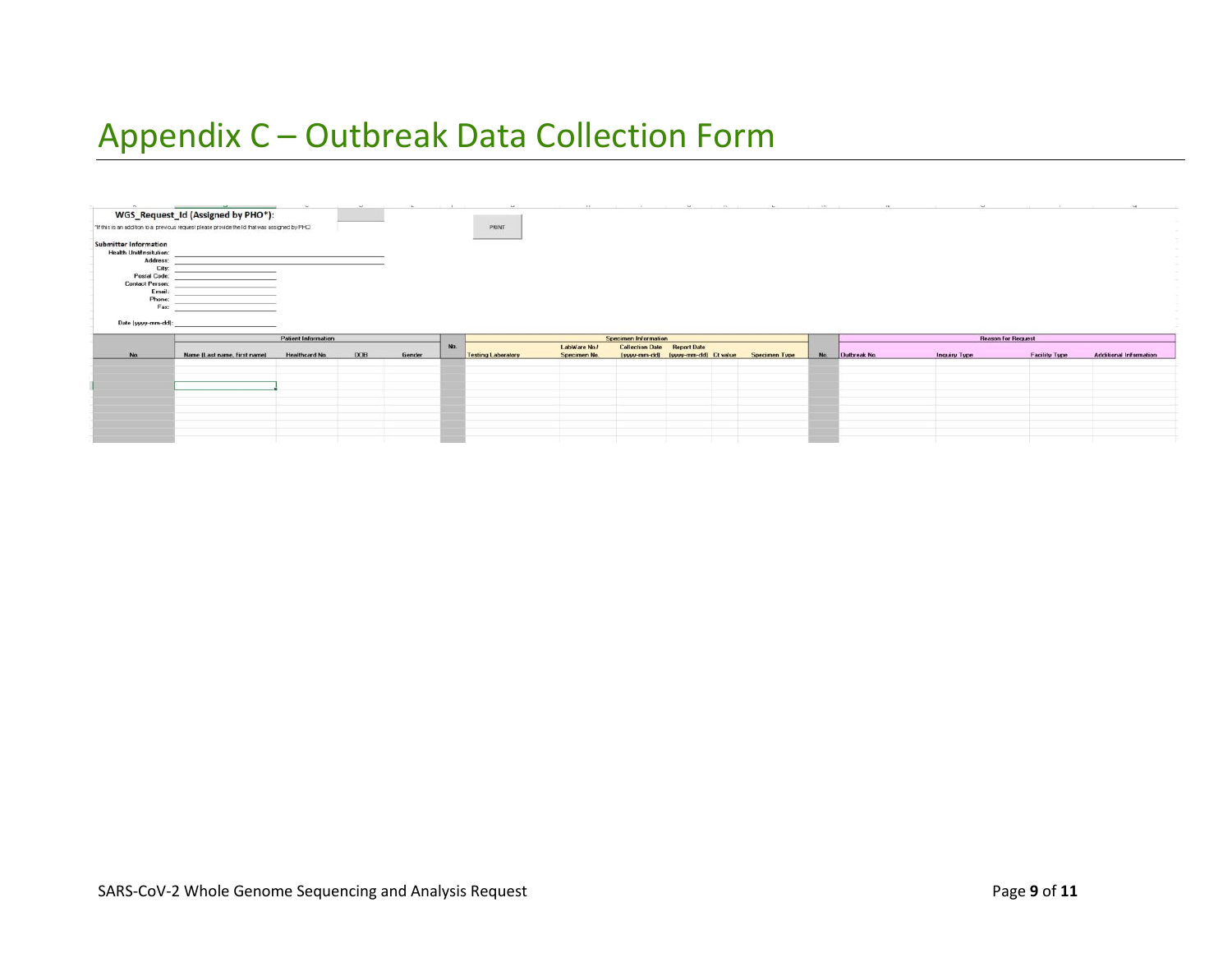# Appendix D – Guide to Completing WGS Requisition Form

For each sample sent to the OCGN lab for testing, an individual WGS requisiton must be completed. For the lastest version of the WGS requisition, please see this [link.](https://www.publichealthontario.ca/-/media/documents/lab/sars-cov-2-voc-screening-request-form.pdf?sc_lang=en) Please complete the following on the requisition.

- **Section 2**: Patient information including first and last names, date of birth and health card number
- **Section 2**: Outbreak or Investigation Number
- **Section 3**: Clinician information including name, CPSO and address
- **Section 4:** Enter one SARS-CoV-2 gene target Ct value if multiple targets were tested. Choose the lowest Ct value (must be ≤30).
- **Section 5**: WGS ID for the request

**For Simple Lineage Report:** Wlease check off Special request approved by PHO and Other. Indicate that this is for OB Specimen for Lineage or Lineage Request Only. See example below

| 5 - Special Requests (For non routine requests only)                                                                                                                                                                                  |
|---------------------------------------------------------------------------------------------------------------------------------------------------------------------------------------------------------------------------------------|
| If none of the indications for SARS-CoV-2 whole genome sequencing<br>are met, contact PHO Laboratory Customer Service Centre at<br>1-877- 604-4567 or 416-235-6556 for testing approval for "Special<br>request" prior to submission. |
| Special request approved by Public Health Ontario: <sup>14</sup>                                                                                                                                                                      |
| Suspected reinfection                                                                                                                                                                                                                 |
| Outbreak specimens for in-depth analysis                                                                                                                                                                                              |
| Other (Specify):                                                                                                                                                                                                                      |
| WGS ID assigned: <sup>15</sup> COVID-WGS-12345                                                                                                                                                                                        |
| Non-PHO lab specimen ID (if applicable):                                                                                                                                                                                              |
| Provide details:                                                                                                                                                                                                                      |
| Approving PHO Laboratory microbiologist:                                                                                                                                                                                              |

**For In-Depth WGS Analysis Report**: Wlease check off Special request approved by PHO and Outbreak specimens for in-depth analysis. See example below.

| 5 - Special Requests (For non routine requests only)                                                                                                                                                                                  |
|---------------------------------------------------------------------------------------------------------------------------------------------------------------------------------------------------------------------------------------|
| If none of the indications for SARS-CoV-2 whole genome sequencing<br>are met, contact PHO Laboratory Customer Service Centre at<br>1-877- 604-4567 or 416-235-6556 for testing approval for "Special<br>request" prior to submission. |
| Special request approved by Public Health Ontario: <sup>14</sup>                                                                                                                                                                      |
| Suspected reinfection                                                                                                                                                                                                                 |
| Outbreak specimens for in-depth analysis                                                                                                                                                                                              |
| Other (Specify): OB Specimen for lineage                                                                                                                                                                                              |
|                                                                                                                                                                                                                                       |
| WGS ID assigned: <sup>15</sup> COVID-WGS-12345                                                                                                                                                                                        |
| Non-PHO lab specimen ID (if applicable):                                                                                                                                                                                              |
| Provide details:                                                                                                                                                                                                                      |
| Approving PHO Laboratory microbiologist:                                                                                                                                                                                              |